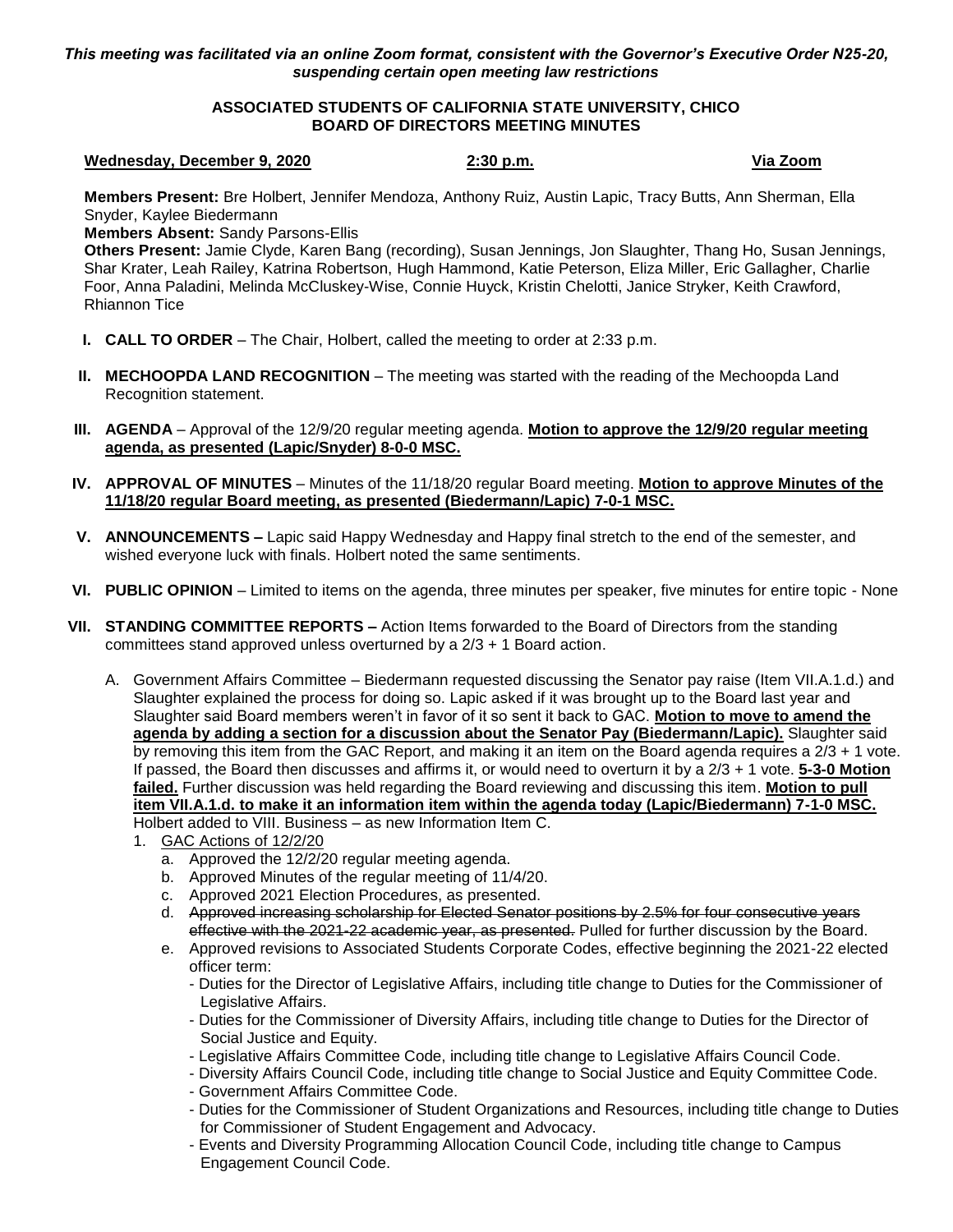- B. Bell Memorial Union Committee Biedermann said last week SFAC met and approved seven projects. She said BMUC is discussing going forward with the Wellness Center.
	- 1. BMUC Actions of 12/1/20
		- a. Approved the 12/1/20 regular meeting agenda.
		- b. Approved Minutes of the regular meeting of 11/3/20.
		- c. Approved Facility Master Plan, as presented.
	- 2. BMUC Actions of 12/8/20
		- a. Approved the 12/8/20 Special meeting agenda.
		- b. Approved Minutes of the regular meeting of 12/1/20.
		- c. Sustainability Fund Allocation Committee (SFAC) Report 12/4/20
			- Approved the agenda.
			- Approved the Minutes of the 11/15/19 meeting.
			- The following projects were approved to proceed to funding allocation deliberation:
				- 1) Power Planters 2 Project.
				- 2) Aquaponics Research/Demonstration Lab Project.
				- 3) Solar Hydroponic System Project.
				- 4) Biodegradable Lid for Klean Kanteen Products Project.
				- 5) Recycled Water Project.
				- 6) A Dubias Alternative Project.
				- 7) Road Maintenance Using Recycled Plastic and Cooking Oil Based Bio Binders for a More Quality and Sustainable Campus Project.
			- The following project was not approved to proceed to funding allocation deliberation:
				- 1) Wall-FF Project.
			- The following projects under \$5,000 were approved for funding:
				- 1) Power Planters 2 Project for \$2,000.
				- 2) Solar Hydroponic System Project for \$4,244.
				- 3) Biodegradable Lid for Klean Kanteen Products Project for \$629.
				- 4) Recycled Water Project for \$3,395.
				- 5) A Dubias Alternative Project for \$4,515.
				- 6) Road Maintenance Using Recycled Plastic and Cooking Oil Based Bio Binders for a More Quality and Sustainable Campus Project for \$3,000.
			- -The following project over \$5,000 was approved at SFAC, **pending additional approval by BMUC:**
			- 1) Aquaponics Research/Demonstration Lab Project for 5,000.
		- d. Approved funding the Aquaponics Research/Demonstration Lab Project for \$5,000.
- C. Associated Students Businesses Committee Lapic noted that item VIII of the 11/9/20 minutes was revised in order to correct, "…spring 2020" to "…spring 2021."
	- 1. ASBC Actions of 12/7/20
		- a. Approved the 12/7/20 regular meeting agenda.
		- b. Approved revised Minutes of the regular meeting of 11/9/20. (Sherman left the meeting at 3:10 p.m.)

# **VIII. BUSINESS**

A. Consent Agenda – *All items listed under the Consent Agenda are considered to be routine and are enacted by one motion without discussion. A member of the committee who desires a separate discussion of any item may pull that item from the Consent Agenda.*

Revisions to Associated Students Corporate Codes

- 1. Restated Bylaws of Associated Students of California State University, Chico, effective beginning the 2021- 22 Officer term.
- 2. Duties for the Director of Legislative Affairs, including title change to Commissioner of Legislative Affairs, effective beginning the 2021-22 Officer term.
- 3. Legislative Affairs Committee Code, including title change to Legislative Affairs Council Code, effective beginning the 2021-22 Officer term.
- 4. Board of Directors Code, effective beginning the 2021-22 Officer term.
- 5. Government Affairs Committee Code, effective beginning the 2021-22 Officer term.
- 6. Deletion of Wireless Device Policy.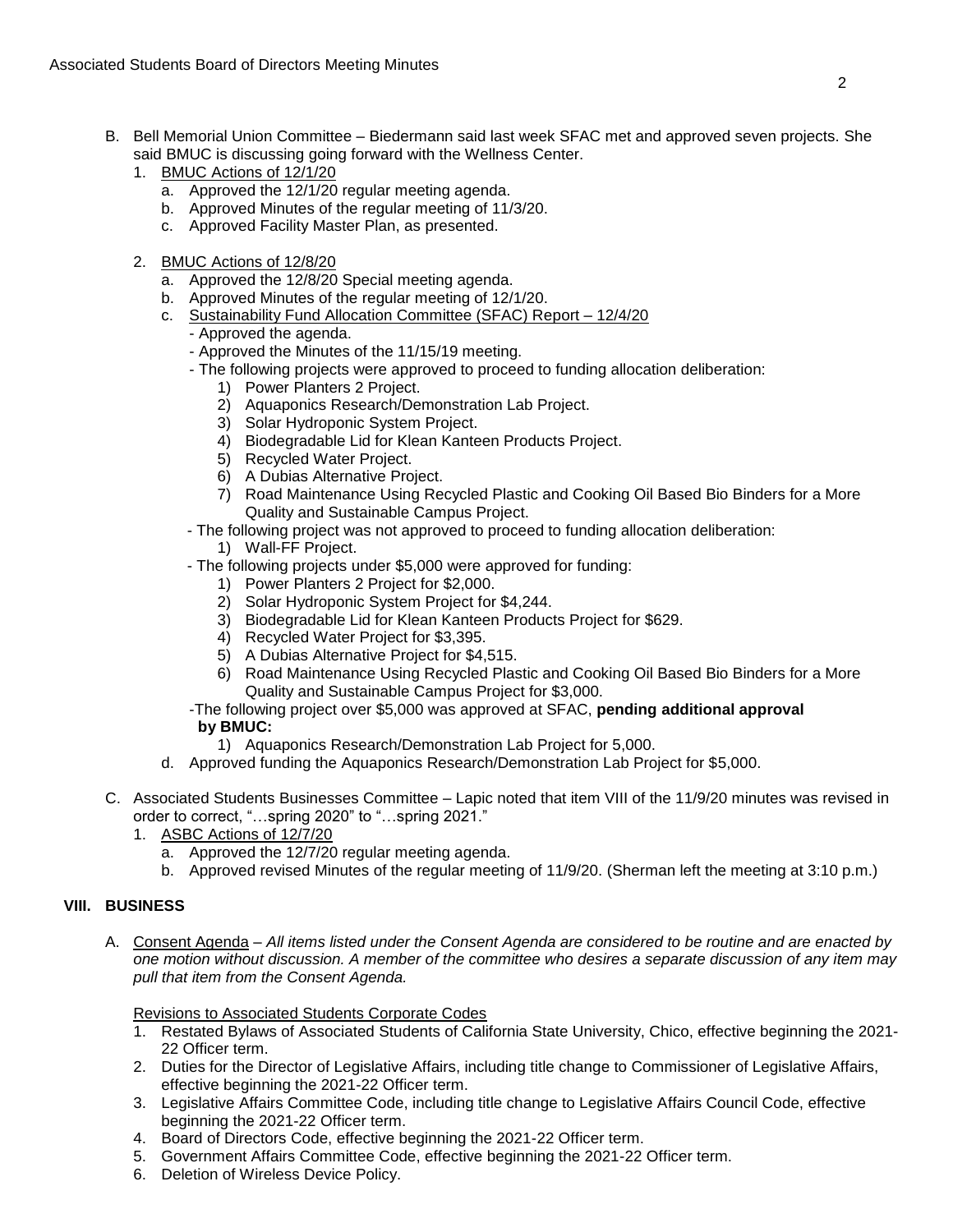Additions to Associated Students Human Resources Policies

- 1. Cell Phone Allowance Policy.
- 2. Internet Allowance Policy.

# **Motion to approve the Consent Agenda, as presented (Ruiz/Snyder) 7-0-0 MSC.**

- **B.** Action Item: Approval of Follett Bookstore contract modifications and extension information. **Motion to approve Follett Bookstore contract modifications and extension information, as presented (Biedermann /Ruiz).** Clyde explained that there are three main points to the contract modification: 1) extension of two years, 2) removal of the minimum guarantee of 90% based on year prior. This would go away until back to full capacity on campus; 3) reduce commission down to 14%. Lapic asked if this affects last year's change in terms of the guarantee and Clyde said we will get the 90% from last fiscal year. She said the 90% minimum guarantee is the most significant piece of this. Clyde said we could say no to the contract modifications and run the bookstore ourselves, but it would probably cost more than what it is currently costing. She said the AS could do a RFP but Barnes & Noble most likely wouldn't agree to the terms we currently have with Follett. Clyde said she is recommending these contract modifications because we have a business partnership with Follett already, they have made strides in book adoptions, and they are sharing the hurt with us. **7-0-0 MSC.**
- C. Information Item: Student Academic Senator Pay Increase Lapic said it feels like they are blindly voting on increasing the pay without proper notification of allocation of monies from elsewhere. He said monies the AS receives will be lower because not as many students will be attending Chico State, so there will be less student fees received. Holbert said the increase would happen over four years. Biedermann said she would like this to be presented to the Board, questioned where the money is coming from, and whether it is being taken away from other programs. Slaughter said that it doesn't come from anywhere in particular; that it's just an additional allocation that is being made out of the entire Activity Fee budget. He said this cost increase would be totally to Activity Fee. Snyder said she thought it would be appropriate to vote on this today, and that it's not a predetermination of other positions and what they're going to get. Holbert said the idea of lessening the percentage of scholarships for other officers is an idea, but doesn't have to happen, although it would lessen the impact. Dr. Butts asked what current compensation is for senators. She also questioned that if student fees are based on enrollment, and there's a significant decline in enrollment, if there would be less money coming in to pay for compensation. Slaughter said the senators currently receive 15% of cost of attendance. He noted that compensation for all of the officers is based on cost of attendance and if enrollment goes up or down, compensation does not change. He said the scholarship compensation is not based on head count but Activity Fee is based on head count. Slaughter said student senators currently receive \$3,438 annually, and the overall budget impact is a total of \$601 the first year if all stays the same. Butts said if projections for enrollment hold true, there will be a decline over the next couple of years. She said they could be voting for an increase for senators, while experiencing a decline in enrollment. Mendoza said when this was presented earlier this semester at GAC, these questions were asked and they concluded that it's also an equity issue and felt in the grand scheme of things the senators do deserve the increase in pay, given the work they do, and that they are the most in contact with students over other officers. She said that personally, she feels that the position she is in is overpaid, same as other positions. She said they looked at this long term, and the pay increase would be adjusted over four consecutive years. Mendoza said they could also come back and address wages in the future if need be. Holbert said they are going to see a big decrease in students over the next few years and this is an important discussion to have. Snyder said the senators are aware of the AS' financial position, and wanted to make sure that was taken into consideration which is why it was set up as a 2.5% increase over a number of years, in order to reach the end goal of equitable wage. She said this increase in pay is necessary for those that financially support themselves to be able to do their job to the standards required, and also pay for their housing and food. She said it's not possible for them to make it all work at their current pay. Biedermann said she appreciated what Snyder said, but feels like all of them experience hardships, not just senators. Holbert said it's important to recognize that senators have the opportunity to go in their college and they sometimes work for them as well. Lapic suggested tabling the discussion as this meeting is short on time and missing Board members. He said it should be discussed when the Board is here in full, as all members are needed. Snyder expressed concern regarding the cutoff date and Slaughter said the cutoff date for election packets would be in the beginning to middle of February. He said if necessary, they could say pay is currently being discussed, so would actually have all the way until elections to finalize. Slaughter said since this was discussed as an Information Item, it could come back to the Board as an Action item at their next meeting. Holbert said it would be added to the next Board agenda.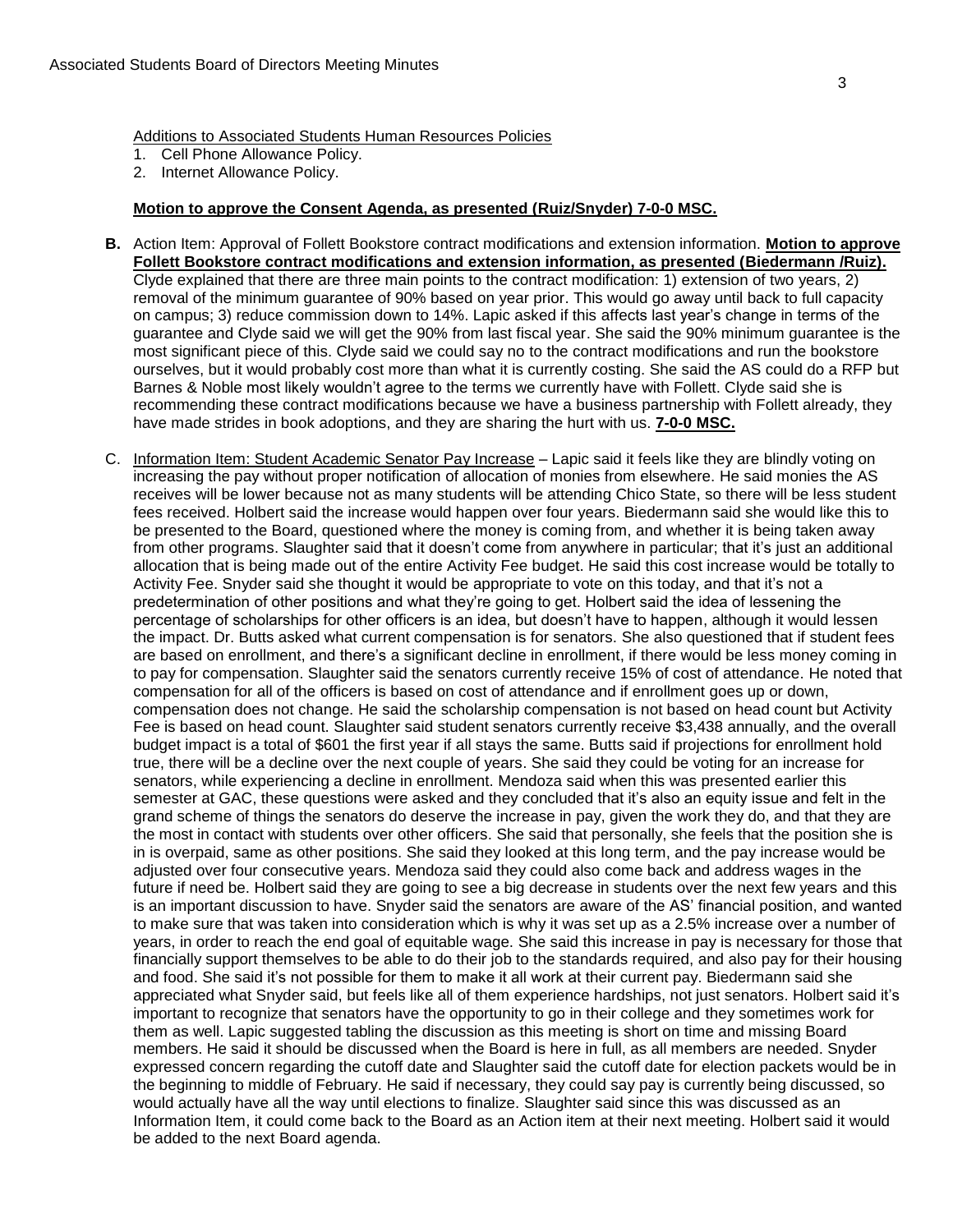- D. Discussion Item: 9/30/20 Corporate Services Budget vs. Actual Income and Expenses Jennings reviewed with the Board, noting a Benchmark of 25%. She said Corporate Insurance is paid in full at the beginning of the fiscal year.
- E. Discussion Item: 10/31/20 Activity Fee Fund Budget vs. Actual Slaughter said the benchmark is a little over 33%. He noted all expenses are under the benchmark and they are doing very well with the budget.
- F. Discussion Item: 10/31/20 Combined Student Union and WREC/AO Summary Income and Expense Statement – Biedermann reviewed with the Board, noting the Student Union expensed 17.20% of the approved annual budget and generated 45.49% of projected income.
- G. Discussion Item: 10/31/20 Dining Services Financials Lapic explained that Dining Services financials now reflect the new contract with Housing. He reviewed the Executive Summary with the Board and noted that Total Budget will be a net zero income per the new contract with Housing.
- H. Discussion Item: 10/31/20 AS Wildcat Store Financials Lapic provided an overview. Jennings said the negative interest income is the result of interest rates dropping, and their estimate of what rates would be. She said they overestimated, which ended up causing a negative adjustment.
- I. Discussion Item: 10/31/20 Follett Wildcat Store Financials Lapic said this wasn't presented at ASBC as the Bookstore manager was absent. It will be presented at the next ASBC and Board meetings (Sherman rejoined the meeting at 3:51 p.m.).
- J. Discussion Item: Associated Students Executive Order 2020-06 Lapic reviewed with the Board.
- K. Director of University Affairs Report Snyder said Student Academic Senate's final meeting of the semester will be this week. She said they had a R&R last week. Snyder said they will be reviewing a survey that Kate McCarthy assisted them with to gather feedback from students in the different colleges regarding items such as student success, COVID-19 and student concerns. She said the survey is very detailed and can be beneficial to the AS when representing and speaking up for students at University meetings as well as making decisions in the AS. For the spring semester, SAS meetings will be held bi-weekly on Fridays from 2:30 – 4 p.m.
- L. Director of Legislative Affairs Report Ruiz said the CSU released a statement that they're anticipating course work to come back in the fall 2021 term, which is hopeful. He said San Diego State University is going through a lot with their ASI regarding the recent decision their administration made regarding spring break. He said he wasn't sure what would be happening with spring break at this campus. Ruiz said the LAC finished up their meetings for the semester and will be scheduling a different time to meet for spring. He said CSSA does not meet in December and will start again in January.
- M. University Vice Presidents' Reports Sherman said President Hutchinson has made it clear that spring break is important and needed by everyone, and is not looking at recommending eliminating spring break at this campus. She said the second proposal was to delay the start of the spring semester until February but we only start a week before that so our schedule should be adequate regarding post-holiday COVID-19 concerns. • Sherman said at the system-wide meeting she attended this afternoon, they talked about testing and testing capability. She said the CSU is looking at getting some standardized kinds of vendors for testing. She said that it's different across the different counties in California and campuses have taken different approaches. They are looking at how to get good testing, and testing done within a timely manner. • Sherman said Cal Osha came out with a new emergency Cal Osha regulation with regard to COVID-19. She explained that it looks at how we respond to employee cases where employees have contracted the virus while in the workplace on campus.  $\cdot$ Huyck reported on behalf of Sandy Parsons-Ellis, noting they continue to work with President Hutchinson on the Student Affairs transition in light of Chela Mendoza-Patterson's retirement. The Director of Admissions position will be closing in early January and they hope to have candidate interviews in early spring. Huyck said a group from Student Affairs consisting of Katie Peterson, Mary Wallmark and Megan Odom worked on a project to send motivational postcards to all 16,000 students on behalf of Willie the Wildcat.
- N. Faculty Representative Report Dr. Butts said the final grades date has been changed to December 23 so that grades can be certified earlier. She wished the students good luck with their finals and said she hoped they would have a pleasant end of semester.